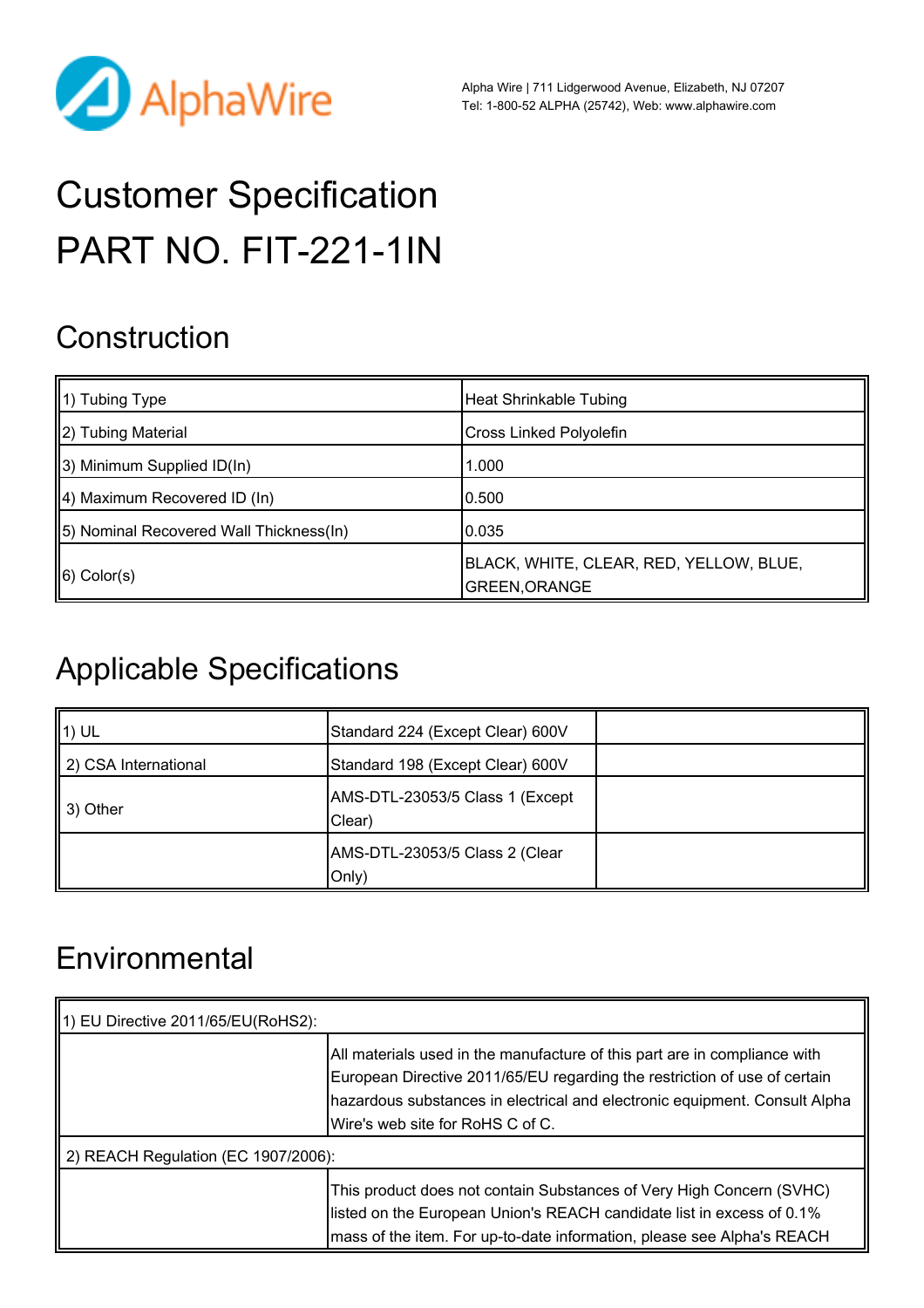|                               | <b>ISVHC Declaration.</b>                                                                                               |
|-------------------------------|-------------------------------------------------------------------------------------------------------------------------|
| 3) California Proposition 65: | The outer surface materials used in the manufacture of this part meet the<br>requirements of California Proposition 65. |

## **Properties**

| Physical & Mechanical Properties |                       |               |
|----------------------------------|-----------------------|---------------|
| 1) Temperature Range             | -55 to 135°C          |               |
| 2) Shrink Ratio                  | Approximately 2:1     |               |
| 3) Full Recovery Temperature     | 121°C                 |               |
| 4) Minimum Shrink Temperature    | $90^{\circ}$ C        |               |
| 5) Tensile Strength              | 1500psi, Min          | ASTM D638     |
| 6) Elongation                    | 200%, Min             | ASTM D638     |
| 7) Low Temperature Flex(-55°C)   | no cracking           | AMS-DTL-23053 |
| 8) Heat Shock(250°C,4hrs)        | no cracking           | AMS-DTL-23053 |
| 9) Secant Modulus                | 2.5x10 $4$ psi, Min   | ASTM D882     |
| 10) Longitudinal Change          | $+/-5%$               | AMS-DTL-23053 |
| 11) Specific Gravity(Colors)     | 1.35, Max             | ASTM D792     |
| Specific Gravity(Clear)          | 1.00, Max             |               |
| 12) Shelf Life                   | 5 Years @ 18 to 35°C  |               |
| <b>Electrical Properties</b>     |                       |               |
| 1) Dielectric Strength           | 500 V/mil, Min        | ASTM D876     |
| 2) Volume Resistivity            | 1x10 $14$ ohm-cm, Min | ASTM D876     |
| <b>Chemical Properties</b>       |                       |               |
| 1) Water Absorption              | 0.50%, Max            | ASTM D570     |
| 2) Corrosion(0°C, 16hrs)         | no corrosion          | AMS-DTL-23053 |
| 3) Fluid Resistance(23°C,24 Hrs) | 1000 PSI, Min         | AMS-DTL-23053 |
| 4) Fungus Resistance             | Pass                  | AMS-DTL-23053 |
| 5) Vacuum Outgassing - CVCM      | 0.10%, Max            | ASTM E595     |
| 6) Halogen Free                  | No                    |               |
| 7) Lead Free                     | Yes                   |               |

## **Other**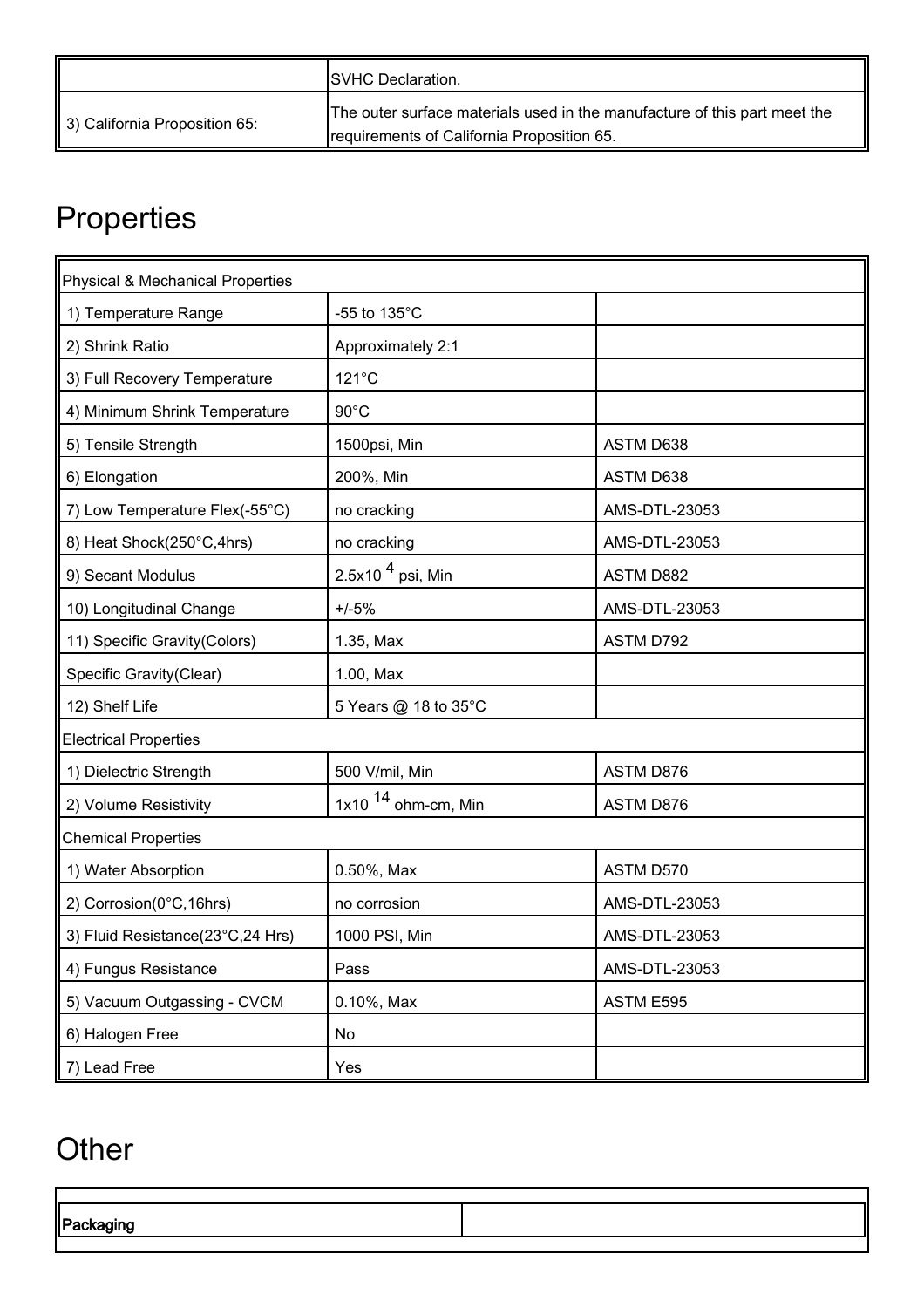| 1) 250X4 FT                                                                                              | $FIT 4X4: 4 \times 4 \times 49$ Continuous length                |
|----------------------------------------------------------------------------------------------------------|------------------------------------------------------------------|
| 2) 250 FT                                                                                                | $CR19-1.8$ : 19.75 x 1.75 x 8 Max. 3 pieces/Min length<br>50 FT. |
| 3) 50 FT                                                                                                 | $CR6.5-4$ : $6.5 \times 4 \times 3.25$ Continuous length         |
| 4) 5X4 FT                                                                                                | $FIT 2X2: 2 \times 2 \times 49$ Continuous length                |
| <u></u> 5) 16 FT                                                                                         | CR10-2: 10 x 2 x 6 Continuous length                             |
| 6) 100X1 IN                                                                                              | <b>PLASTIC BAG</b><br>Continuous length                          |
| $\parallel$ 7) 8X6 IN                                                                                    | <b>PLASTIC BAG</b><br>Continuous length                          |
| $\parallel$ Notes                                                                                        |                                                                  |
| 1) Orange available for 1/2 - 150 ft, 3/4 - 250 ft, 1lN - 250 ft, 11/2lN - 125Ft and 2lN - 125 ft sizes. |                                                                  |

#### [www.alphawire.com](http://www.alphawire.com)

Alpha Wire | 711 Lidgerwood Avenue, Elizabeth, NJ 07207

#### Tel: 1-800-52 ALPHA (25742)

Although Alpha Wire ("Alpha") makes every reasonable effort to ensure there accuracy at the time of publication, information and specifications described herein are subject to errors or omissions and to changes without notice, and the listing of such information and specifications does not ensure product availability.

Alpha provides the information and specifications herein on an "AS IS" basis, with no representations or warranties, whether express, statutory or implied. In no event will Alpha be liable for any damages (including consequential, indirect, incidental, special, punitive, or exemplary) whatsoever, even if Alpha had been advised of the possibility of such damages, whether in an action under contract, negligence or any other theory, arising out of or in connection with the use, or inability to use, the information or specifications described herein.

ALPHA WIRE - CONFIDENTIAL AND PROPRIETARYNotice to persons receiving this document and/or technical information. This document is confidential and is the exclusive property of ALPHA WIRE, and is merely on loan and subject to recall by ALPHA WIRE at any time. By taking possession of this document, the recipient acknowledges and agrees that this document cannot be used in any manner adverse to the interests of ALPHA WIRE, and that no portion of this document may be copied or otherwise reproduced without the prior written consent of ALPHA WIRE. In the case of conflicting contractual provisions, this notice shall govern the status of this document.  $\epsilon$  />  $\epsilon$  />  $\epsilon$  />  $\approx$  />  $\approx$  /> 02019 ALPHA WIRE - all rights reserved.